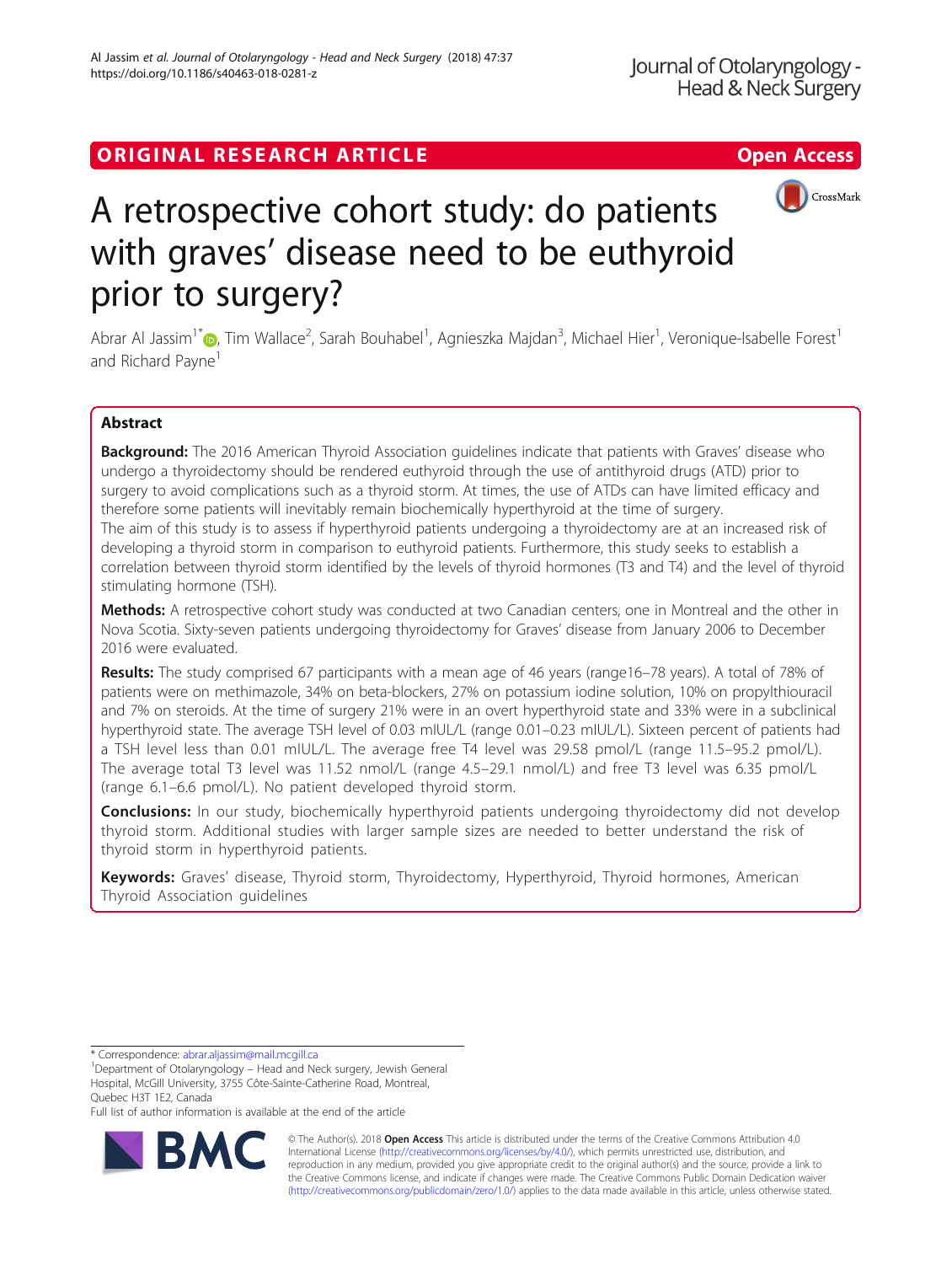## Background

Graves' disease (GD) is an autoimmune disorder caused by the production of autoantibodies against the thyroid stimulating hormone receptor. This stimulates follicular cells to synthesize and secrete thyroid hormone, which in turn leads to hyperthyroidism [[1\]](#page-4-0). The latter is defined by a low thyroid stimulating hormone (TSH) level and by an elevated serum triiodothyronine (T3) and thyroxine (T4) levels. GD is associated with diffuse goiter, ophthalmopathy, dermatopathy and a rare life threatening complication known as thyroid storm: a hypermetabolic state causing multiple organ dysfunction [\[2\]](#page-4-0).

Currently, GD is managed by antithyroid drugs (ATD), radioiodine ablation (RAI) and surgery or a combination of thereof. In North America, RAI and ATDs are most commonly used methods of treatment. Surgery is indicated when radioiodine ablation and antithyroid medication are not successful, or in the cases of malignancy, planning of pregnancy within the next 6 months, mechanical compression due to a large goiter or severe ophthalmopathy [\[2\]](#page-4-0). In preparation for thyroid surgery, the American Thyroid Association guidelines recommend rendering the patient euthyroid and effectively 'beta-blocked' to decrease the risk of a potentially lethal thyrotoxic crisis [[2](#page-4-0)]. This complication may be precipitated by the stress of surgery, anesthesia, or thyroid manipulation. Rendering the patient euthyroid requires 3 to 12 weeks of treatment with antithyroid drugs such as thionamides or propylthiouracil [\[1](#page-4-0)]. The use of antithyroids drugs is a lengthy process with limited efficacy and therefore some patients will inevitably remain biochemically hyperthyroid at the time of operation.

GD is associated with a higher serum T3 than serum T4 concentration and this ratio is used for outcome prediction in regards to response to therapy [[3](#page-4-0)]. However, the current literature has no established cutoffs of serum T4 or T3 that differentiates uncomplicated thyrotoxicosis from crisis [[4](#page-4-0), [5\]](#page-4-0). Akamizu et al. [\[6](#page-4-0)], noted that in several cases of thyroid storm the patients had normal serum free T3 levels with increased serum free T4 levels and suppressed TSH levels. In more severe illness, some patients had low serum free T4 levels and TSH levels. In general, the mean serum free T4 and free T3 concentrations were not significantly different amongst patients in a hyperthyroid state compared to patients with thyroid storm [[4\]](#page-4-0). Furthermore, some case studies identified patients with a thyroid storm that had normal serum T4 and excess serum T3 levels [[7](#page-4-0)]. Therefore, it is difficult to safely predict the development of a thyroid storm in this specific patient population and establish acceptable cutoffs of thyroid hormone levels for patients undergoing surgery in a hyperthyroid state.

## **Objective**

The aim of this study is to assess if hyperthyroid patients undergoing a thyroidectomy are at an increased risk of developing a thyroid storm in comparison to euthyroid patients. Furthermore, this study seeks to establish a correlation between thyroid storm identified by the levels of thyroid hormones (T3 and T4) and the level of thyroid stimulating hormone (TSH).

## Methods

## Design

This is a retrospective cohort study.

## Ethics approval

Institutional ethics approval was obtained through our Ethics Board Committee prior to the study.

### Recruitment site

Patients were recruited from two Canadian centers, one in Montreal and the other in Nova Scotia. This included the Jewish General Hospital and the McGill University Health Centre, and Cumberland Regional Health Care Center affiliated with Dalhousie University.

#### Patients' selection

Patients were obtained from the practice of four surgeons, three in Montreal and one in Nova Scotia. The surgeons identified the patients who had the diagnosis of Graves' disease and underwent thyroidectomy from January 2006 to December 2016. Graves' disease diagnosis was confirmed by reviewing their TSH receptor antibody status, radioactive iodine uptake study or referral letter from endocrinologist. All patients with confirmed diagnosis of Graves' disease and who underwent thyroidectomy were included in the study.

## Data recorded

The electronic medical records were reviewed and information was recorded in an electronic spreadsheet. Data collected included demographic information (age, gender, hospital number), relevant clinical symptoms associated with Graves' disease (hypertension and ophthalmopathy), pre-operative medication use (methimazole, beta-blockers, propylthiouracil, potassium iodine solution and steroids), pre-operative thyroid hormone levels (TSH, T3 and T4), intra and postoperative occurrence of thyroid storm and type of surgical procedure, when available.

Patient thyroid hormone status (euthyroid, hypothyroid, subclinical hypothyroid, hyperthyroid and subclinical hyperthyroid) was also recorded. The cut off values used were based on the respective institution. In one center, the following ranges were used: TSH = 0.4–4.5mIUL/L,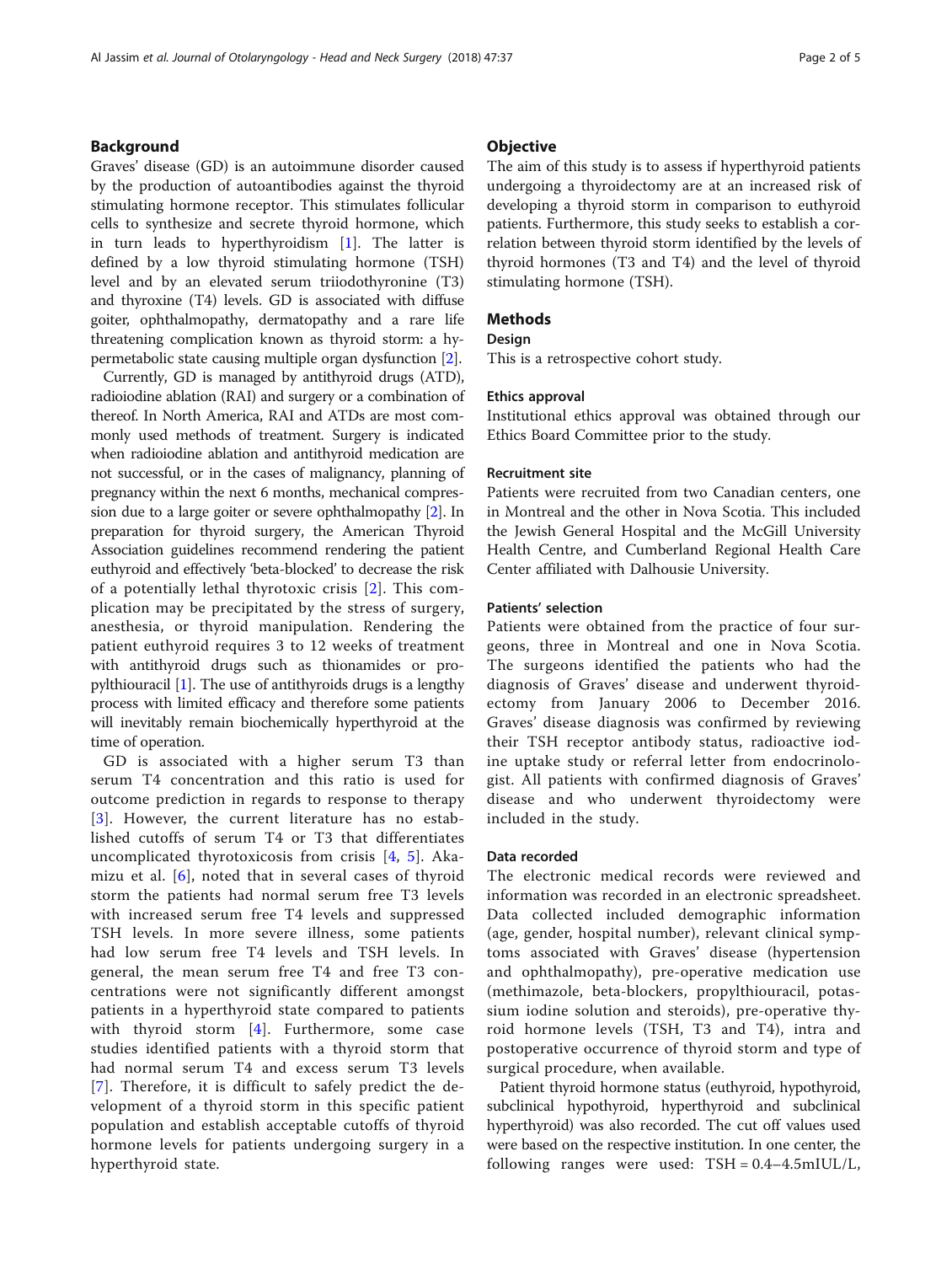total T3 = 2.8–7.1 nmol/L, free T4 =  $9-26$  pmol/L. In the other center, the following ranges were used: TSH = 0.35–4.3mIUL/L, free T3 = 3.5–5.9 pmol/L, free T4 = 9-19 pmol/L. Hyperthyroid status was defined as low thyroid stimulating hormone (TSH) level and by an elevated serum triiodothyronine (T3) and thyroxine (T4) levels. Subclinical Hyperthyroidism was defined as low thyroid stimulating hormone (TSH) level and normal serum triiodothyronine (T3) and thyroxine (T4) levels.

#### Data analysis

Statistic analysis was done using R software (version 3.3.2). The mean, median, range and 95% confidence interval was calculated for the TSH, total T3, free T3 and free T4 level for the euthyroid, subclinical hyperthyroid and overt hyperthyroid group. The 95% confidence interval was calculated for the occurrence of thyoid storm in hyperthyroid group.

| Characteristics                 | n(%)       |
|---------------------------------|------------|
| <b>Age</b> mean (range)         | 46 (16-78) |
| Sex                             |            |
| Male                            | 10(15)     |
| Female                          | 57 (85)    |
| Graves' ophthalmopathy          | 24 (36)    |
| <b>Preoperative medications</b> |            |
| Methimazole                     | 52 (78)    |
| Propylthiouracil                | 7(10)      |
| Potassium iodine                | 18(27)     |
| Steroids                        | 5(7)       |
| Beta-Blockers                   | 23 (34)    |
| No medications                  | 7(10)      |

## Results

## Patients' demographics

Between January 2006 to December 2016, 67 patients who underwent thyroidectomy as a means of treatment for their Graves' Disease were evaluated; 50 patients were from Center 1 and 17 patients were from Center 2. 57 were female and 10 were male, with a mean age of 46 (range16–78).

## Patient's pharmacological profile

A total of 78% of patients were on methimazole, 34% on beta-blockers, 27% on potassium iodine solution, 10% on propylthiouracil and 7% on steroids. Ten percent of patients were on no medications, 46% were on at least 1 drug and 20% were on more than 3 drugs.

## Patient's thyroid hormone status

From the 67 patients, 22 patients were in a subclinical hyperthyroid state, 14 were in a hyperthyroid state and 11 patients had a TSH of less than 0.01 mIUL/L. 22 patients were in euthyroid state, 6 were in a hypothyroid state and 3 were in a subclinical hypothyroid state.

For all the patients in a hyperthyroid state, the average TSH level was 0.03 mIUL/L (range 0.01–0.23 mIUL/L) with 16% of patients having a TSH level less than 0.01 mIUL/L. The average total T3 level was 11.52 nmol/L (range 4.5–29.1 nmol/L). The average free T3 level was 6.35 pmol/L (range 6.1–6.6 pmol/L). The average free T4 level was 29.58 pmol/L (range 11.5–95.2 pmol/L).

|                   |                 | Euthyroid           | Hyperthyroid                    | Subclinical<br>Hyperthyroid | TSH < 0.01             |  |
|-------------------|-----------------|---------------------|---------------------------------|-----------------------------|------------------------|--|
|                   | N (%)           | 22(33)              | 14(21)                          | 22(33)                      | 11(16)                 |  |
| TSH (mIU/L)       |                 |                     |                                 |                             |                        |  |
|                   | Mean<br>(Range) | $2.7(0.69 - 4.19)$  | $0.03(0.01 - 0.23)$             | 0.095<br>$(0.01 - 0.37)$    | $0.01$ (N/A)           |  |
|                   | Median 2.845    |                     | 0.02                            | 0.04                        | 0.01                   |  |
|                   | 95% Cl 2.2, 3.2 |                     | $-0.0017, 0.064$                | 0.047, 0.14                 | N/A                    |  |
| Total T3 (nmol/L) |                 |                     |                                 |                             |                        |  |
|                   | Mean<br>(Range) | $4.55(3.9-5.3)$     | 11.52 (4.5-29.10) 4.64 (2.34-7) |                             | 8<br>$(3.7 - 14.2)$    |  |
|                   | Median 4.6      |                     | 9.8                             | 4.8                         | 6.9                    |  |
|                   |                 | 95% Cl 4.05, 5.06   | 4.89, 18.15                     | 3.75, 5.54                  | 4.2, 11.7              |  |
| Free T3 (pmol/L)  |                 |                     |                                 |                             |                        |  |
|                   | Mean<br>(Range) | $7.8(4.2 - 18.1)$   | $6.35(6.1-6.6)$                 | 4.8 $(N/A)$                 | 4.8 $(N/A)$            |  |
|                   | Median 4.45     |                     | 6.35                            | 4.8                         | 4.8                    |  |
|                   |                 | 95% CI -3.12, 18.72 | 3.17, 9.52                      | N/A                         | N/A                    |  |
| Free T4 (pmol/L)  |                 |                     |                                 |                             |                        |  |
|                   | Mean            | 13.92 (6.4–44.9)    | 29.58 (11.5–95.2)               | 13.08<br>$(8.4 - 17.5)$     | 20.4<br>$(8.9 - 39.5)$ |  |
|                   | Median          | 12                  | 25.15                           | 14.2                        | 20.1                   |  |
|                   | 95% CI          | 8.8, 18.9           | 18.02, 41.15                    | 11.79, 14.36                | 14.4, 26.4             |  |

#### Complications

No patient developed thyroid storm; the 95% confidence interval is [0–0.08], this suggest up to 92% of patients undergoing surgery in a hyperthyroid state will not develop a thyroid storm.

## **Discussion**

The 2016 ATA guidelines recommend that if surgery is chosen as a treatment for Graves' disease then the patient should be rendered euthyroid prior to the procedure with antithyroid drugs such as methimazole.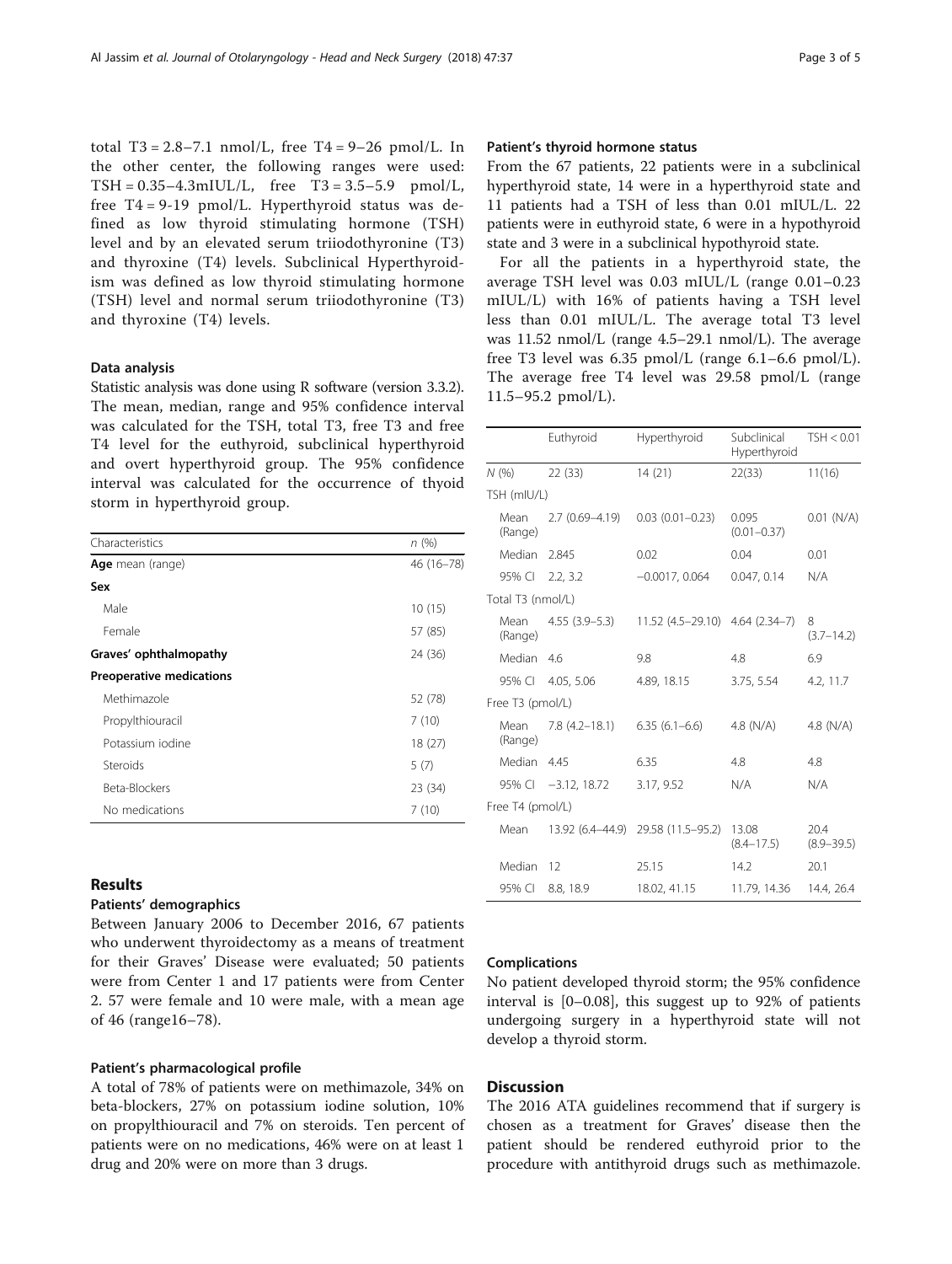Furthermore, potassium iodine preparations should be administered in the immediate preoperative period. This is to minimize complications and avoid a life threatening complication known as thyroid storm, which may be precipitated by the stress of surgery [\[2](#page-4-0)]. In our study, 78% of patients were on methimazole, 34% on betablockers, 27% on potassium iodine solution, 10% on propylthiouracil and 7% on steroids. At the time of surgery 21% of the patient remained biochemically hyperthyroid and no patient experienced a thyroid storm. The 95% confidence interval suggest that up to 92% of patients undergoing a surgery in a biochemically hyperthyroid state will not develop a thyroid storm. Many reasons could account for the fact that patients underwent surgery despite being in a hyperthyroid state. These reasons include anaesthesiologists and surgeon's level of experience, patients who do not respond to pharmacological treatment, and the low overall risk of a thyroid storm.

The exact pathophysiology of thyroid storm is not well understood. One well accepted theory is that there may be a heightened response to thyroid hormone, an increased or abrupt availability of free hormones and enhanced binding to thyroid hormone receptors [\[1](#page-4-0)]. The management of thyroid storm is very similar to Graves' disease. The ATDs are used at different dosage and frequency with supportive therapy [[1\]](#page-4-0). The ATDs act to decrease synthesis, peripheral conversion and secretion of thyroid hormone. Thus, the fact that 46% of patients were on at least one ATD may mitigate a thyroid storm as the thyroid hormone availability is being haltered.

The literature has no established cutoffs of serum T4 or T3 that differentiates uncomplicated thyrotoxicosis from crisis  $[4, 8]$  $[4, 8]$  $[4, 8]$ . Many studies are leaning towards the presence of a normal serum free T3 levels with increased serum free T4 levels and suppressed TSH levels. Akamizu et al. 2012, suggested that the mean serum free T4 and free T3 concentrations were not significantly different amongst patients in a hyperthyroid state compared to patients with thyroid storm. In our sample, a comparison between uncomplicated thyrotoxicosis from crisis was not established as no patient developed a thyroid storm. However, the 95% confidence interval of TSH, free T4, free T3 and total T3 levels was calculated. Our data indicates in a hyperthyroid population, the 95% confidence interval for true free T4 level is between 18.02 and 41.15 pmol/L, for true free T3 level is 3.17 and 9.52 pmol/L and for true total T3 level is between 4.89 and 18.15 nmol/L. The 95% confidence interval for true TSH level is not statistically significant. This data can be used as a reference in the clinical practice when a hyperthyroid patient requires a surgery but the sample size is to small to establish significant cutoffs.

This study has several limitations. This retrospective study was conducted at two Canadian centers from January 2006 to December 2016. The number of patients with Graves' disease undergoing surgery is relatively small so conclusions are difficult to ascertain. This study also reflects the work of high volume thyroid surgeons. Studies have shown improved patient outcomes to be associated with thyroidectomy volume. Thus, the results may not be generalized. Cases from Montreal were done at a tertiary center whilst the cases in Nova Scotia were done at a community center and this may as well affect the generalizability of the result. Furthermore, the data analyzed was dependent on the information available in the charts. For instance, the thyroid hormone levels obtained were the last set of blood work preceding surgery but that was variable in terms of when it was withdrawn and this time lag in some cases may have converted the patient to euthyroid state if they were still medicated. Furthermore, it must be noted that not all patient had their free T3 levels evaluated.

## Conclusion

Thyroid storm is a rare and life threatening complication associated with high mortality and as such centers are reluctant to operate on a patient in a hyperthyroid state. This study was conducted to reflect the Canadian experience with Graves' patients in a hyperthyroid state undergoing surgery. In our study, the majority of the patients were medicated in attempt to render them euthyroid. Nonetheless, the patients that remained biochemically hyperthyroid and underwent a thyroidectomy did not develop a thyroid storm. Caution must be used when interpreting these results as the sample size is small and reflects a heterogeneous population. As a result, current practices should not be changed. Prospective studies with larger sample sizes are needed to better understand the likelihood of thyroid storm in hyperthyroid patients.

#### Abbreviations

ATD: Antithyroid drugs; CI: Confidence interval; GD: Graves' disease; RAI: Radioiodine ablation; T3: Triiodothyronine; T4: Thyroxine; TSH: Thyroid stimulating hormone

#### Acknowledgements

We would like to thank the team in Nova Scotia for their collaboration despite the distance between us.

#### Availability of data and materials

The datasets supporting the conclusions of this article are included within the article.

#### Authors' contributions

All authors participated in the design and conception of the study. AA carried out the data collection, statistical analysis and drafted the manuscript. All authors read and approved the final manuscript.

#### Ethics approval and consent to participate

Institutional ethics approval was obtained through our Review Ethics Board Committee prior to the study.